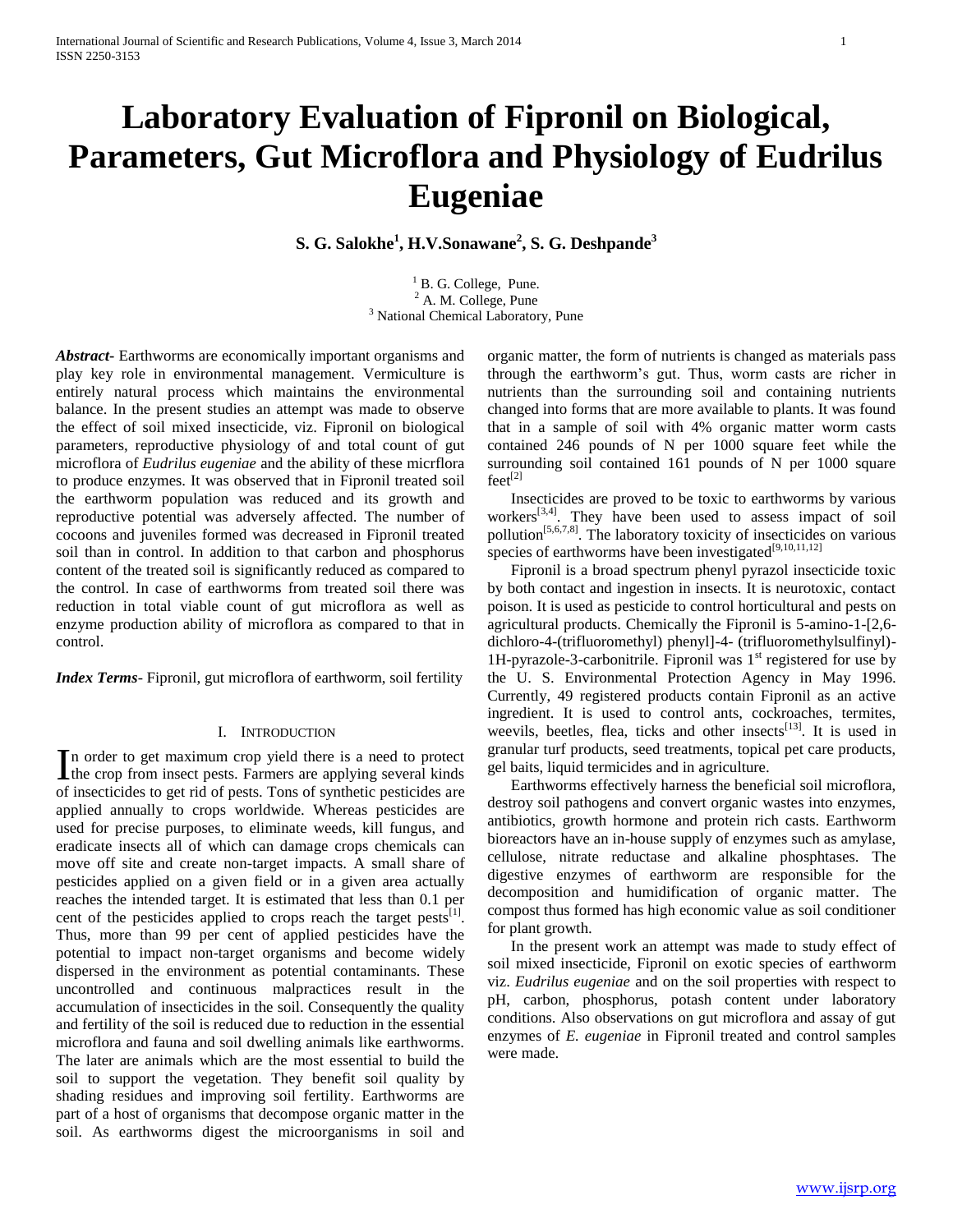#### II. MATERIALS AND METHODS

### 1. **Preparation of mother culture:**

 A container with an outlet at the bottom to drain excess of water is used to prepare mother culture. A polythene paper was spread at the base of the box on which 3 inch layer of soil was spread. Above the soil layer 1 inch layer of vermiculture bed was prepared by mixing  $1/3^{rd}$  of soil with  $2/3^{rd}$  of organic matter such as kitchen wastes. Above vermiculture bed 1 inch layer of soil was made. This was followed by1 inch layer of cow dung. Top most 3 inch layer was of dried leaves, roots, stems and grass. Water was sprinkled to maintain the moisture. Top of the box was covered by wet Jute cloth.

#### **2. Experimental sets:**

 a) To study the effect of Fipronil on biological parameters of earthworm, *Eudrilus eugeniae:* Earthworm cocoons were isolated, maintained in separate containers and observed for hatchings. The juveniles of the same age were collected for experimental purpose. Soil is mixed with Fipronil to make different concentrations. Vermiculture beds were prepared using Fipronil mixed soil. Three replicates of each concentration were prepared. Ten earthworms were released in each replicate. Untreated soil was used to make controls. Observations were made on mortality of juveniles after 24hr. of treatment. Dose response was calculated by regression analysis.

A dose of  $LC_{20}$  (20.7mg Fipronil/Kg. of soil) was used to determine the effect of Fipronil on biological parameters such as growth, development and reproductive potential of *E. eugeniae.*

**Effect on soil properties:** Analysis of control and treated soil for pH, Phosphorus and potash content was done.

 **b) To study effect of Fipronil on gut microflora of** *E. eugeniae*: Earthworms from control and Fipronil treated soils were dissected under aseptic conditions. Guts were collected in the sterile homogenizer and homogenized them in the saline. Serial dilutions were made and used to streak the plate on the sterile nutrient agar plate.

## **c) To study effect of Fipronil on gut enzymes of** *E. eugeniae*:

**Cellulase assay:** Plates of Czapex dox agar plates were prepared with 1% cellulose and streaked with the culture suspension. They were incubated at room temperature for 24 hours. Plates with growth of microorganisms were taken for assay. They were inoculated with one colony in different flask with 100ml sterile cellulose broth and incubated on rotary shaker for 4days at room temperature at 100rpm.After 4days of incubtion broth was taken in microfuge tubes and spin for 5min at room temperature. Supernatant was collected as a test sample and cellulase content was estimated using DNSA reagent at 530nm absorbance using colorimeter.

 Same procedure as that for cellulase assay was repeated except the media used that is 1% starch agar plates were streaked for amylase assay, 1%sucrose agar plates were streaked for invertase assay and 1% pectin was used for pectinase assay.

#### III. RESULTS

LC values calculated by regression analysis were  $LC_{20}$ 20.7mg Fipronil/Kg. of soil and  $LC_{40}$  33 mg Fipronil/Kg. of soil (Fig. 1)

## **Effect of Fipronil on biological parameters of** *Eudrilus eugeniae***:**

 In *Eudrilus eugeniae*, it was observed that the cocoon formation was reduced to **7.**6±0.3 in Fipronil treated soil as compared to that in control  $(12\pm0.3)$  on  $90<sup>th</sup>$  day (Table 1). Further it was found that the number of juveniles developed was less  $(4\pm 1.3)$  in experimental sets as compared to that in control sets (10 $\pm$ 0) on 90<sup>th</sup> day (Table 1).

 **Effect of Fipronil mixed vermiculture bed with** *Eudrilus eugeniae* **on Soil properties:** It was observed that in Fipronil treated vermiculture bed there was reduction in pH, carbon, phosphorus and potash content of the soil than that of control.Also, under laboratory conditions pH, phosphorus and potash content of the soil in control is more than the normal poeta soil (Table 2)

#### **Effect of Fipronil on Gut Microflora of** *E. eugeniae* :

 a) On the basis of morphological and biochemical characters colonies identified were:

| 1) Nocardia | 2) Cellulomonas                        | $3) E.$ coli |
|-------------|----------------------------------------|--------------|
| 4) Bacillus | 5) Citrobacter frundii 6) Enterobacter |              |

 b) Effect of Fipronil on total gut microflora of *E. eugeniae*: It was observed that the total count of the gut microflora of *E. eugeniae* was decreased with the days after treatment with Fipronil (Fig.2)

 c) Assays of the enzymes amylase, cellulase, invertase and pectinase from the gut microflora of *E. eugeniae* revealed that their production was reduced in the Fipronil mixed with soil as compared to that of control (Fig. 3, 4, 5, 6).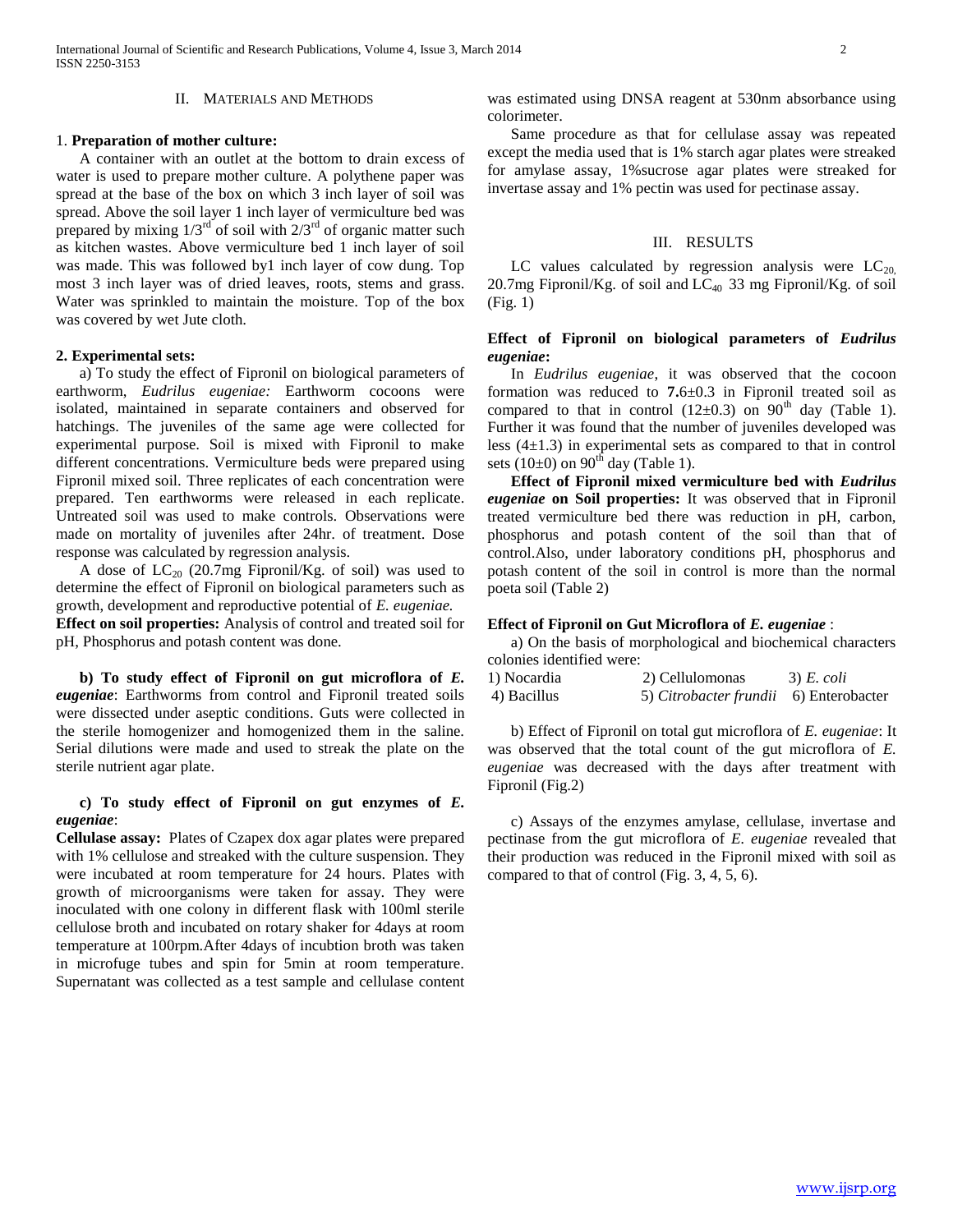**Gut microflora count**





**Dose response for Fipronil on mortality of** *E. eugeniea*

**Fig. 2**



**Effect of Fipronil on total gut microflora of** *E. eugeniae*

**Enzymes assay Fig. 3**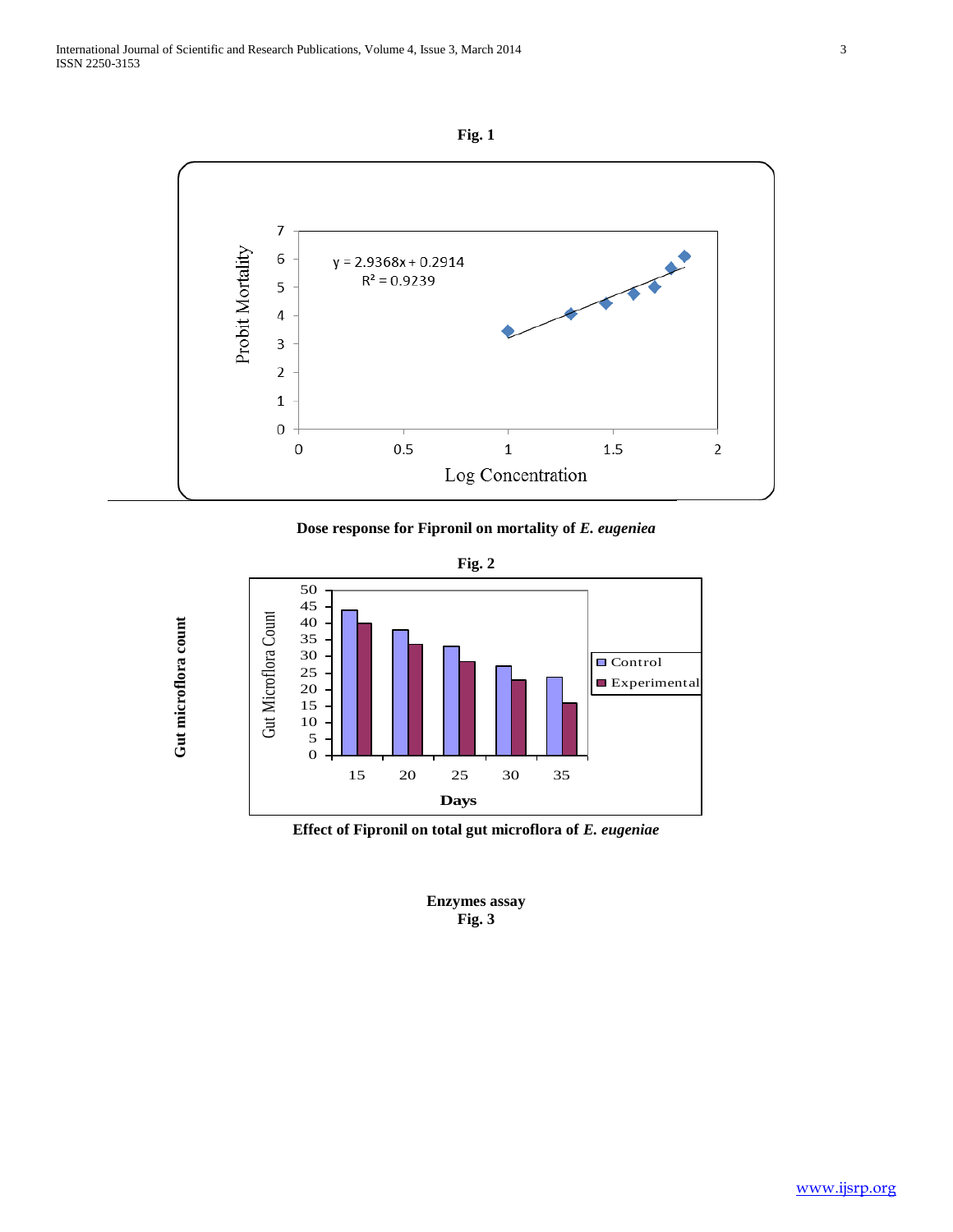

**Amylase assay**







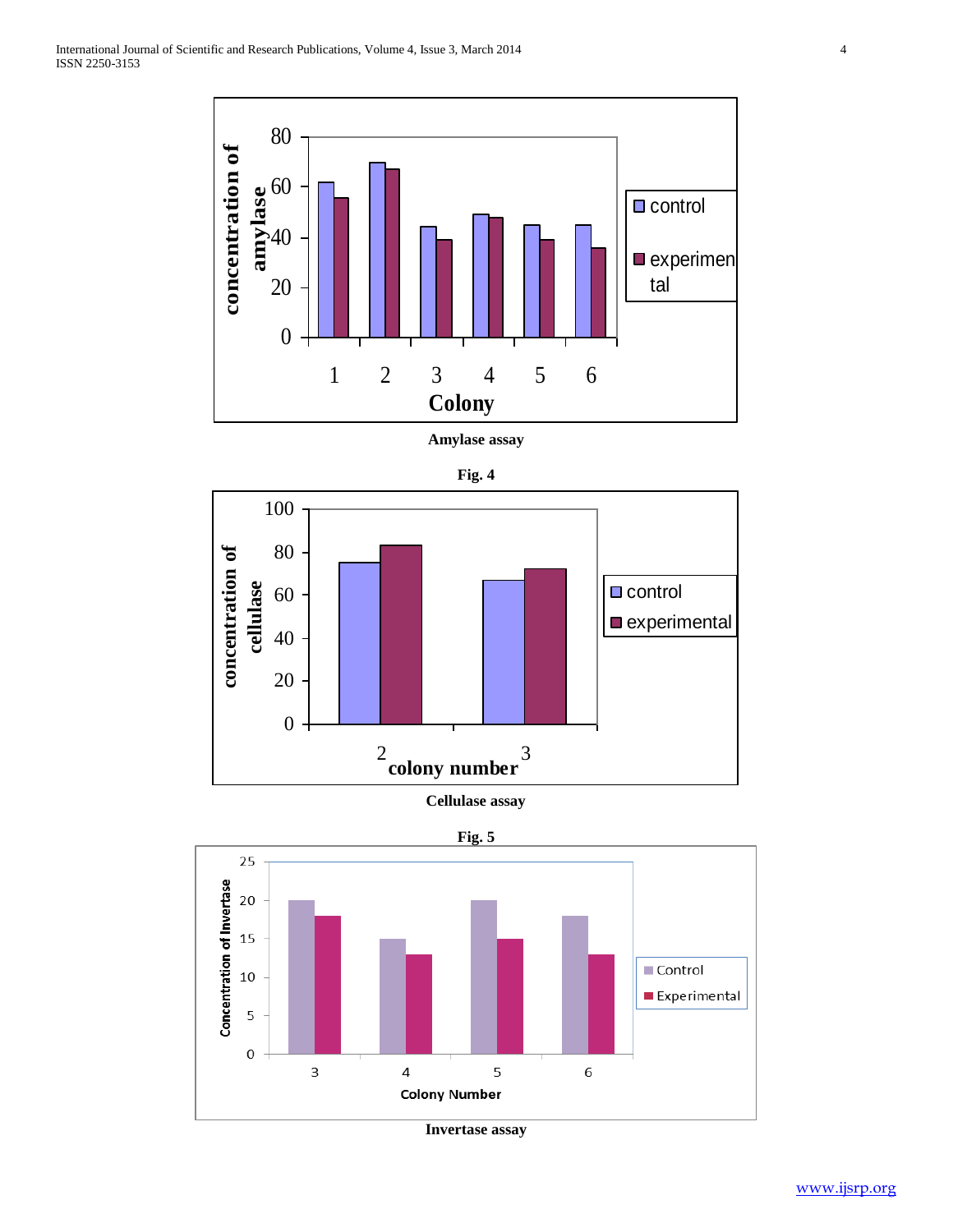



**Effect of Fipronil mixed vermiculture bed on biological parameters of** *E. eugeniae*

| <b>Stages</b>                | $21st$ day |                | $35th$ day     |                | $\overline{90}^{\text{th}}$ day |                |
|------------------------------|------------|----------------|----------------|----------------|---------------------------------|----------------|
|                              | Control    | <b>Treated</b> | <b>Control</b> | <b>Treated</b> | Control                         | <b>Treated</b> |
| <b>Cocoons</b><br>(Number)   | $8\pm0$    | $4\pm1$        | $9 \pm 0.2$    | $7.6 \pm 1.02$ | $12 \pm 0.3$                    | $7.6 \pm 0.3$  |
| <b>Juveniles</b><br>(Number) | $5+1$      | $3.3 \pm 1$    | $8 + 0.5$      | $4.6 \pm 1.5$  | $10\pm0$                        | $4\pm 1.3$     |
| <b>Adults</b><br>(Number)    | $10+1$     | $6.3 \pm 1$    | $10+0.2$       | $6.6 \pm 1$    | $10\pm0$                        | $6 \pm 0.5$    |

**Table 2 Effect of Fipronil mixed vermiculture bed with** *Eudrilus eugeniae* **on Soil properties**

| <b>Properties</b> | Initial before treatment | On $35th$ day  |                |
|-------------------|--------------------------|----------------|----------------|
|                   |                          | <b>Control</b> | <b>Treated</b> |
| pH                | 6.69                     | 6.8            | 6.7            |
| Carbon            | $0.453\%$                | $0.253\%$      | $0.134\%$      |
| <b>Potassium</b>  | 14.745 kg/h              | 16.971kg/h     | 15.766kg/h     |
| <b>Phosphorus</b> | 359.09kg/h               | 389.09/kg/h    | 327.41kg/h     |

## IV. DISCUSSION AND CONCLUSION

 Vermiculture is entirely natural process that maintains the environmental balance. In the present studies an attempt is made to observe the effect of insecticide Fipronil on *Eudrilus eugeniae*. It was observed that the earthworm population is reduced in Fipronil treated soil and growth and reproductive potential of *Eudrilus eugeniae* was adversely affected as revealed by

reduction in number of cocoons and juveniles as compared to that of the control. Similar observations were made in parathion treated *Eiseina fetida*[14]. A characteristic coiling of the body of insecticide treated earthworms was observed. It impairs with burrowing, copulation and feeding activities of earthworms. Our results thus, in agreement with those observed in different species of earthworm due to pesticides incorporated in the food material l (mixture of soil, dried leavs and farmyard